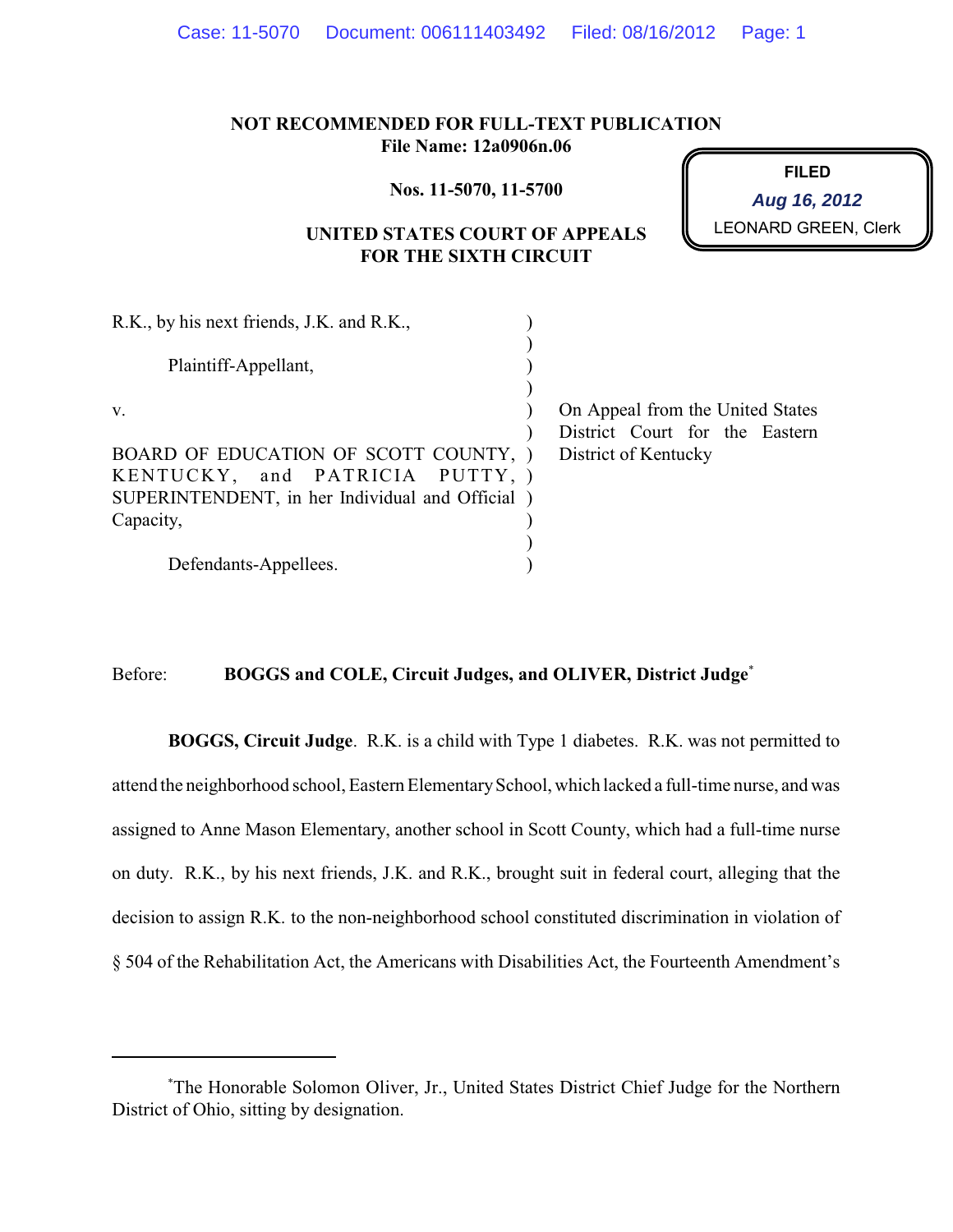due-process and equal-protection clauses, and K.R.S. § 344.130. The district court granted summary judgment in favor of the defendants on all counts.

There are two separate appeals in this consolidated case. The first appeal challenges the district court's decision granting summary judgment to the Board of Education of Scott County and Superintendent Patricia Putty (11-5070). The second appeal challenges the district court's denial of R.K.'s motion for relief from judgment under Fed. R. Civ. P. 60(b)(2) based on newly discovered evidence that another diabetic student attends a school in Scott County that does not have a nurse on site. (11-5700).

We vacate the judgment of the district court in 11-5070 in part, and remand for further proceedings not inconsistent with this opinion, and dismissthe appeal in 11-5700 because it is moot.

# **I**

#### **A**

The facts, as stated by the district court, can be summarized as follows. On June 23, 2008, R.K.—then four years old—was diagnosed with Type 1 diabetes. R.K. requires insulin injections in order to control glucose levels. In March 2009, at an open enrollment, the child's parents enrolled R.K. at the neighborhood school, Eastern ElementarySchool (EES), located at 3407 Newtown Pike. R.K.'s parents informed the administration of Eastern Elementary School that R.K. would need insulin injections during the school day. The Board of Education of Scott County Schools told R.K.'s parents that there was not a full-time school nurse on the premises of Eastern Elementary School to give R.K. injections during the day. On August 6, 2009, the Board informed R.K.'s parents that their child would have to attend Anne Mason Elementary School (AMES), located at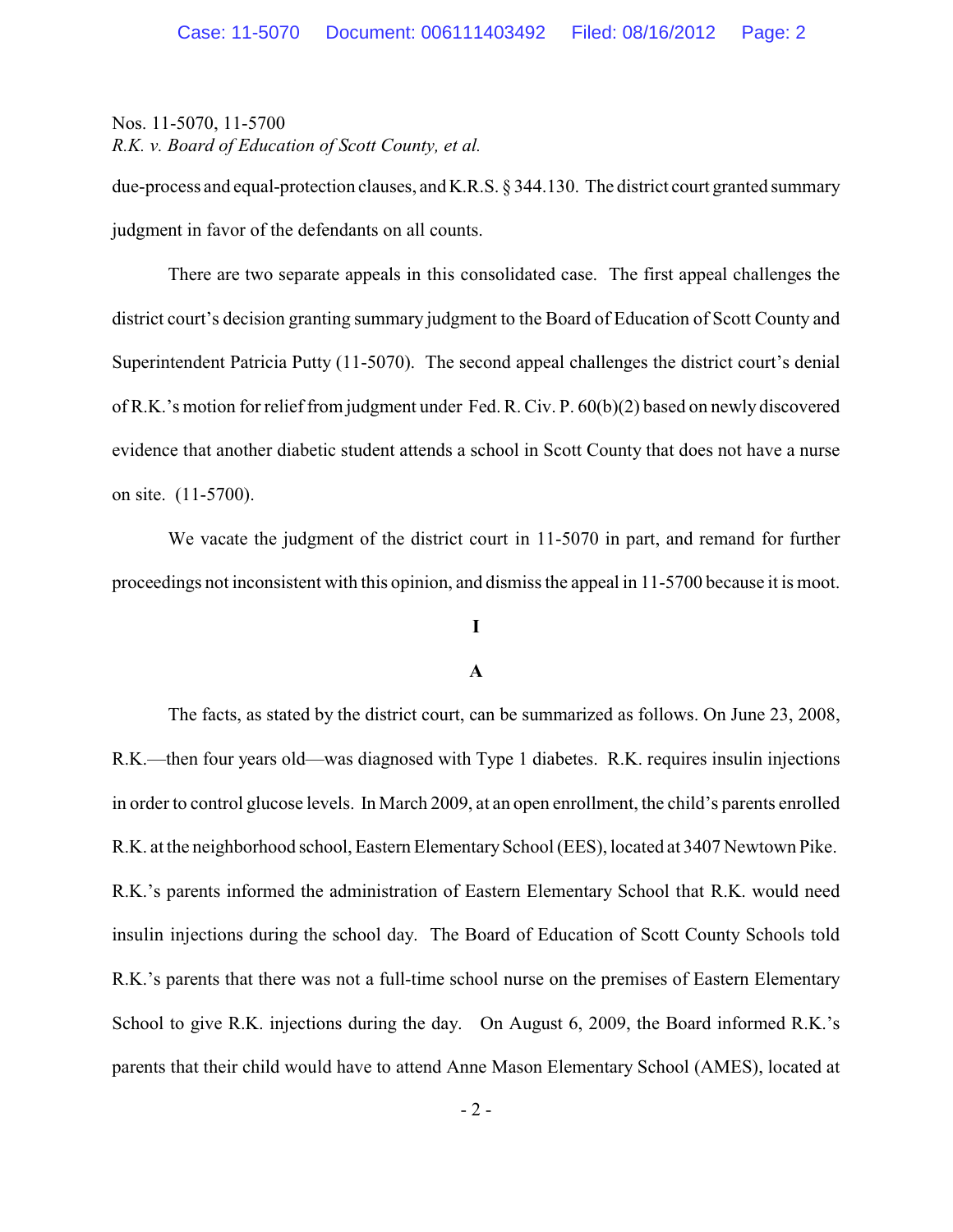350 Champion Way, and denied R.K. enrollment at Eastern Elementary School.<sup>1</sup> At the time the complaint was filed on October 20, 2009—about a month into R.K.'s kindergarten year—the Board had not put forth a plan that would allow him to attend Eastern Elementary School. In December 2009, two months after the complaint was filed and four months after the decision was made, R.K.'s parents informed the Board that R.K. had an insulin pump that eliminated the need for him to receive daily injections.<sup>2</sup> R.K.'s parents argued that the Board should allow R.K. to attend Eastern Elementary and that someone other than a nurse could be trained to assist the student in monitoring the pump and counting carbohydrates (carbs). The Board continued to deny the parents' request to transfer R.K. to Eastern Elementary School, asserting that under Kentucky law, only a nurse or other qualified medical official can monitor R.K.'s insulin pump and assist with counting carbs.

Both parties agree that R.K. is not able to use the pump without assistance. The Board believes that this requires him to attend a school with a nurse on site. R.K. argues that he should be allowed to attend the neighborhood school despite the lack of a nurse on duty. The district court granted summary judgment in favor of the Board, finding that R.K. "fails to assert that Defendants' accommodations for the Child have prevented him from receiving an adequate and beneficial education, participating in extra-curricular activities, field trips, or advancing to the next

<sup>&</sup>lt;sup>1</sup>Eastern Elementary and Anne Mason Elementary are approximately six miles apart.

<sup>&</sup>lt;sup>2</sup> James Harrison, District Services Manager for the Scott County Schools, stated in his affidavit, discussed *infra:* "As of September 21, 2009, R.K.'s insulin is now injected subcutaneously through an insulin pump." It is unclear from the record exactlywhen R.K. received an insulin pump. This is a very important fact that is in dispute.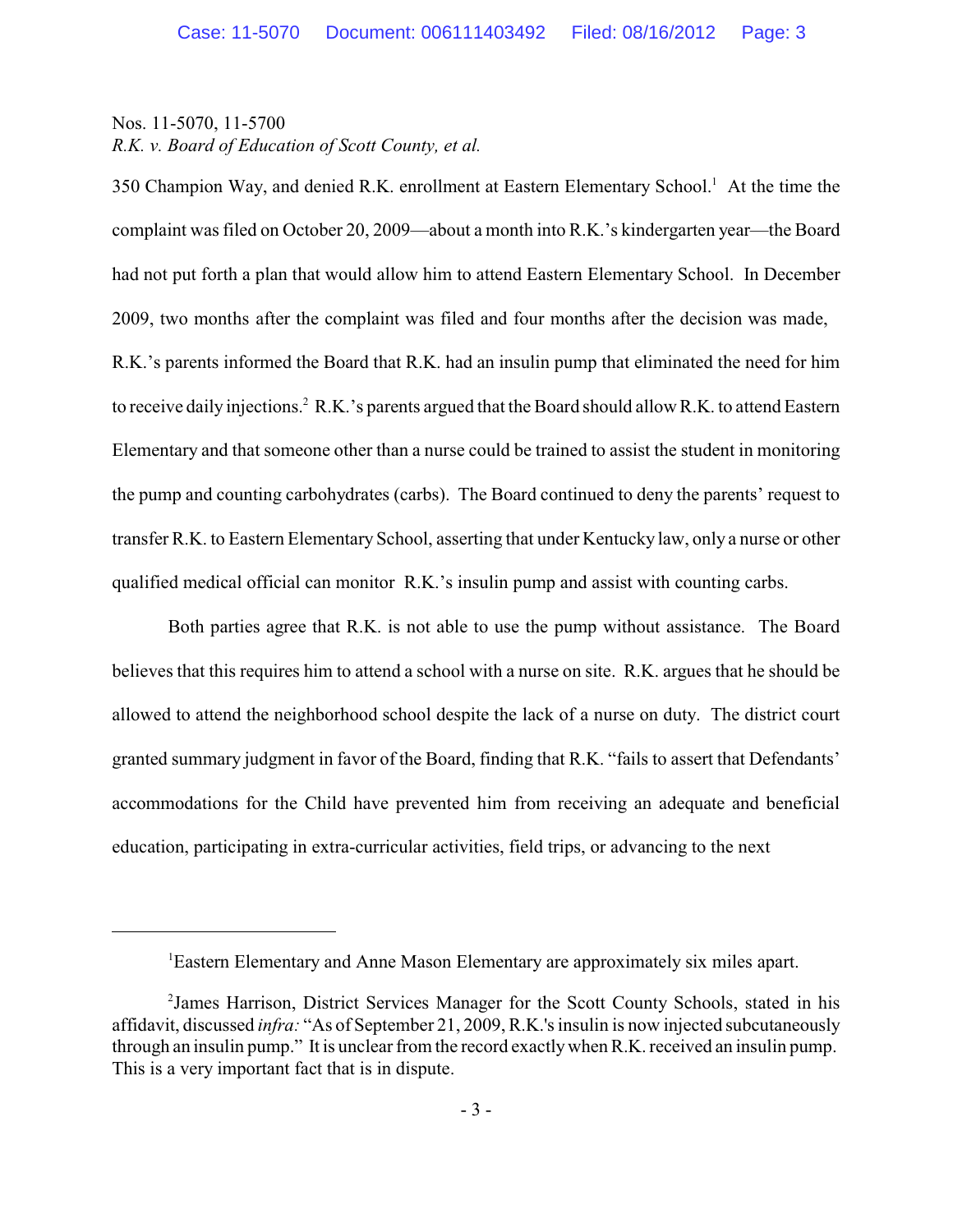grade. The only distinction between the two schools, based upon Plaintiff's arguments, is that EES is his neighborhood school and AMES is not." *District Ct. Op.* at 4.

**B**

The factual record in this case is quite underdeveloped, and ultimately unhelpful to resolve the significant legal issues presented. No discovery was undertaken by the parties.<sup>3</sup> On appeal, both parties, as well as amici, have varying accounts of the facts with respect to how the decision was made to assign R.K. to Anne Mason Elementary. R.K.'s fact section has *no* references to the record as required by Federal Rules of Appellate Procedure 28(a)(7) and 28(e). Further, R.K. attached materials and excerpts from expert reports and publications to his brief that are not part of the record—including expert reports submitted to *other* courts that were never considered below.

Likewise, the district court based its opinion on a number of factual statements made in the briefs of R.K. and the Board—facts that were not to be found in any evidence. There were no citations to any exhibits in the district court's opinion to support its account of the facts, and it did

 $3$ The jointly-filed Rule 26(f) report proposed twenty-five interrogatories, twenty-five requests for admission, and no more than fifteen depositions. On December 21, 2009, the district court ordered that all discovery would have to be completed by July 2, 2010, prior to dispositive motions, which would be due on September 27, 2010. On July 28, 2010—three weeks after the deadline—R.K. filed a motion for extension of time to complete discovery: "In support of said Motion, the Plaintiff states that discovery was prepared to be mailed to Defendant on or about May 2, 2010. Due to a clerical error, the discovery was never mailed to Defendants. The error was not discovered until July 27, 2010." Even after this date, R.K. never mailed any discovery requests. It does not appear that R.K. ever noticed any depositions or designated any expert witnesses, notwithstanding this "clerical error." On October 15, 2010, the district court granted R.K.'s motion for an extension of time to complete discovery, though the deadline for discovery to be completed was August 28, 2010, a date that had already passed. It does not appear that R.K. ever made any efforts to conduct any discovery between the filing of the complaint in October 2009 and the entry of summary judgment fourteen months later on December 15, 2010.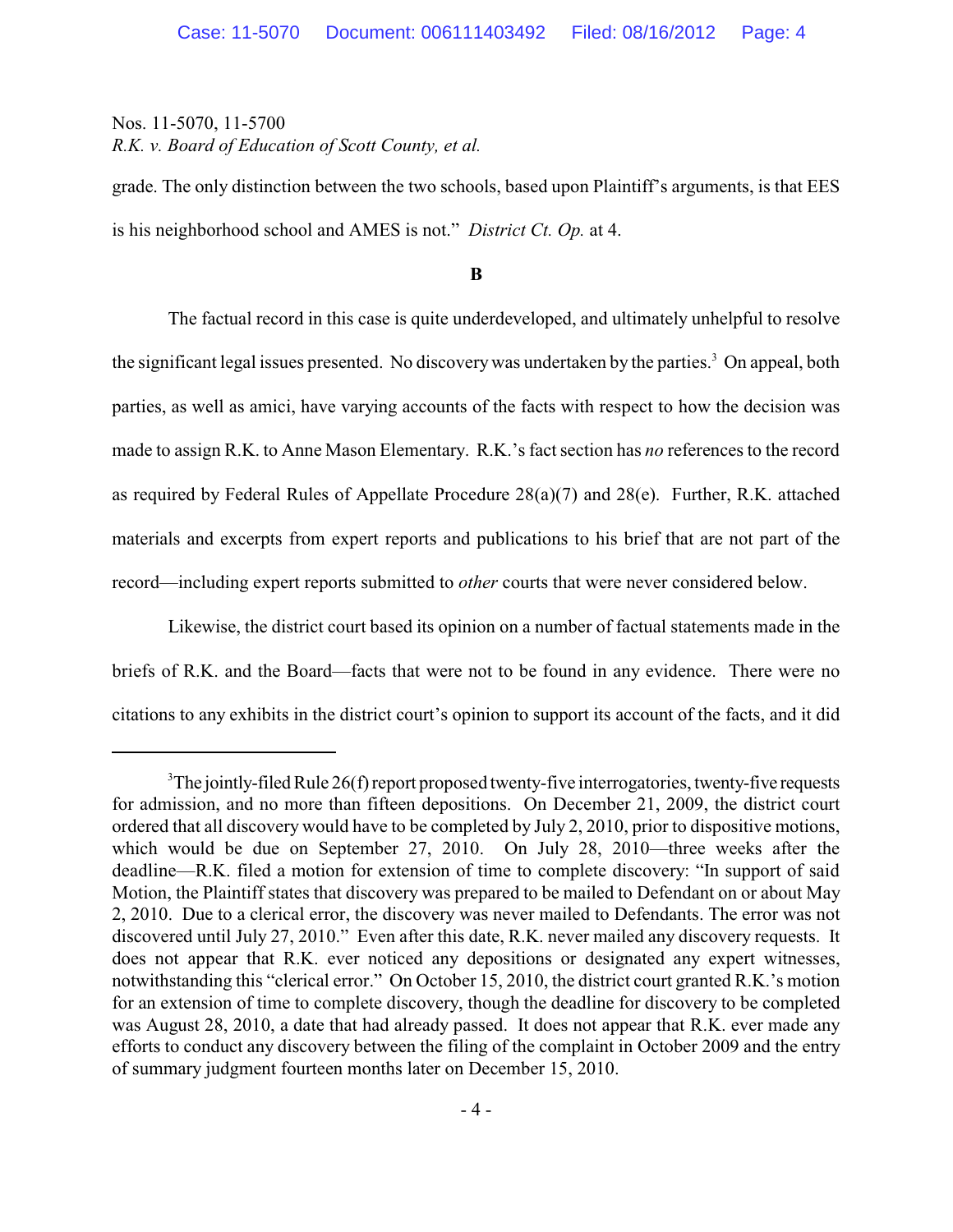not mention some of the few facts that were available. This is reversible error, especially because the paucity of facts in the record shows that genuine issues of material fact are in dispute with respect to how the Board decided to assign R.K. to Anne Mason Elementary, rather than Eastern Elementary, his neighborhood school, and why it denied a subsequent request to transfer him.

The only facts in the record are found in three affidavits and a letter. There are no depositions. First, an affidavit by James A. (Tony) Harrison, a Registered Nurse (RN) and the District Services Manager for the Scott County Schools. Second, an affidavit by J.K., R.K.'s father, along with a letter from the Scott County Schools. Third, an affidavit from Leslie Scott, an Assistant Professor of Nursing at the University of Kentucky.

**1**

Harrison is a "member of the School District's §504 Committee." He stated that he "reviewed all [of R.K.'s] glucose readings obtained during school hours from September 21, 2009 through December 14, 2009." It is unclear if he was involved in the review of R.K.'s case during the summer of 2009 or if he was involved in the initial decision to assign him to Anne Mason Elementary, which is the only stated subject of R.K.'s complaint. Harrison acknowledged that as of September 21, 2009, R.K.'s insulin was injected through an insulin pump. Harrison discussed the procedures that Rose Lewis, the full-time RN at Anne Mason Elementary, had to go through to monitor R.K.'s pump and help him count carbs.

Based on a review of R.K.'s glucose readings, Harrison observed that R.K.'s readings were "outside [R.K.'s physician's] requested glucose range 48% of the time." "Low glucose readings (hypoglycemia) occurred 12% of the time and high glucose readings (hyperglycemia) were obtained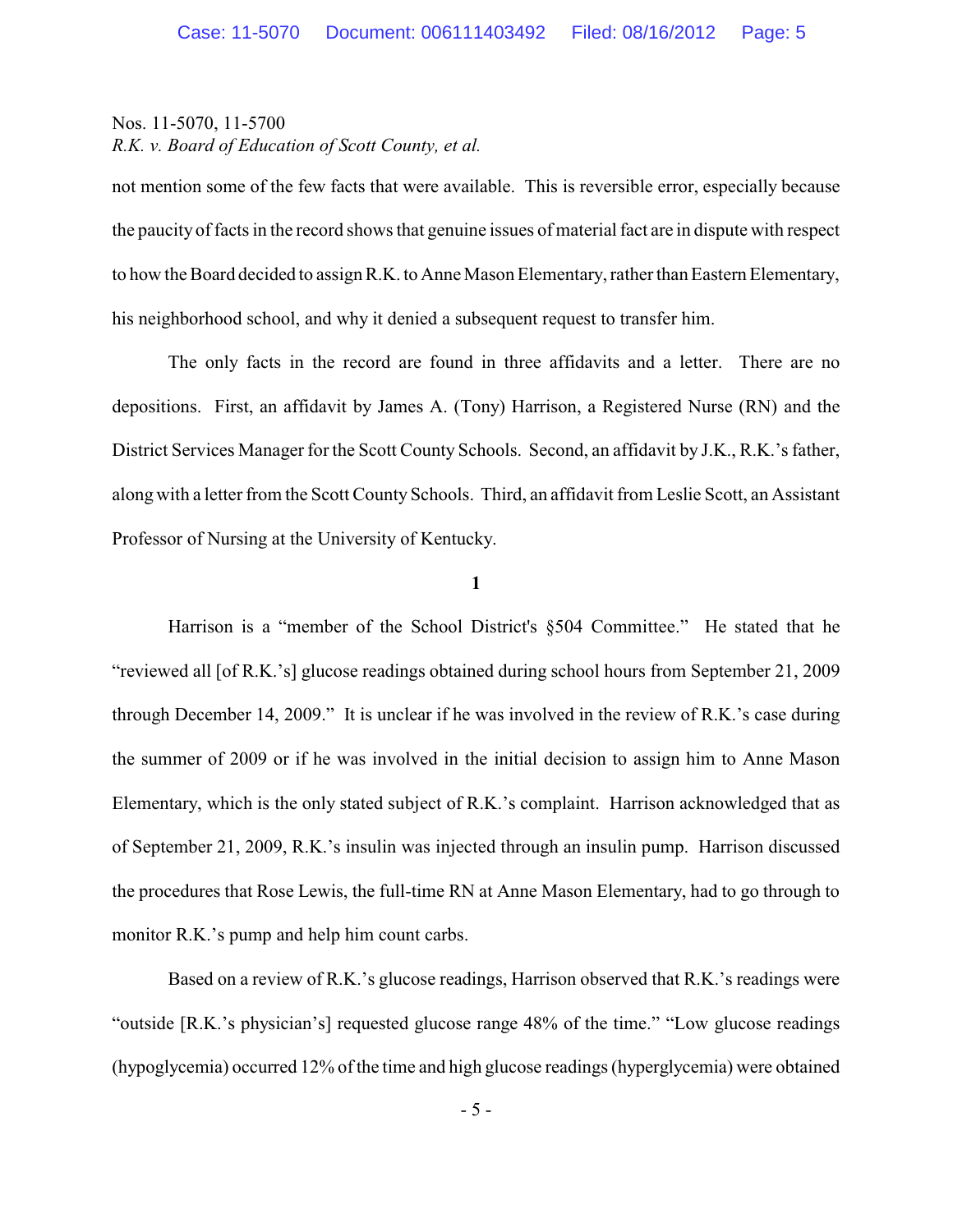36% of the time." Harrison found that these spikes and drops in his glucose level "require decision-making to determine if treatment is necessary, and what type of treatment to use." Upon reviewing how the nurse handled these events, Harrison observed "that there also is an element of prevention in the treatments provided by Mrs. Lewis upon the occurrences of hypoglycemia and hyperglycemia, precluding a more severe health care event."

Harrison acknowledged that there are other elementary school students with diabetes who attend Scott County schools where full-time nurses are not on duty. "School District decisions pertaining to whether a student with special health care needs may require full time care and over-site [*sic*] by medically trained staff are individualized. Two factors weigh heavily in this decision: 1) whether a student has medical orders that specify self-treatment; and, 2) the stability of the student's health condition indicating the degree of risk for the student."

This admission, which was known to R.K. when he filed his motion for relief of judgment, undercuts the relevance of the affidavit that another diabetic student was permitted to attend a Scott County school that did not have a full-time nurse. Further, Harrison's admission supports the Board's contention—contrary to R.K. and the United States's claim—that it undertakes an individualized approach to accommodating students with disabilities. It does not have a blanket policy of sending *all* diabetic students to schools with a nurse on duty. Indeed, Harrison lists eighteen different "factors [that] are considered in deciding the intensity and frequency of care for each individual student with special health care needs." He states that "both General and individual factors are considered and analyzed to evaluate health care needs for each individual student."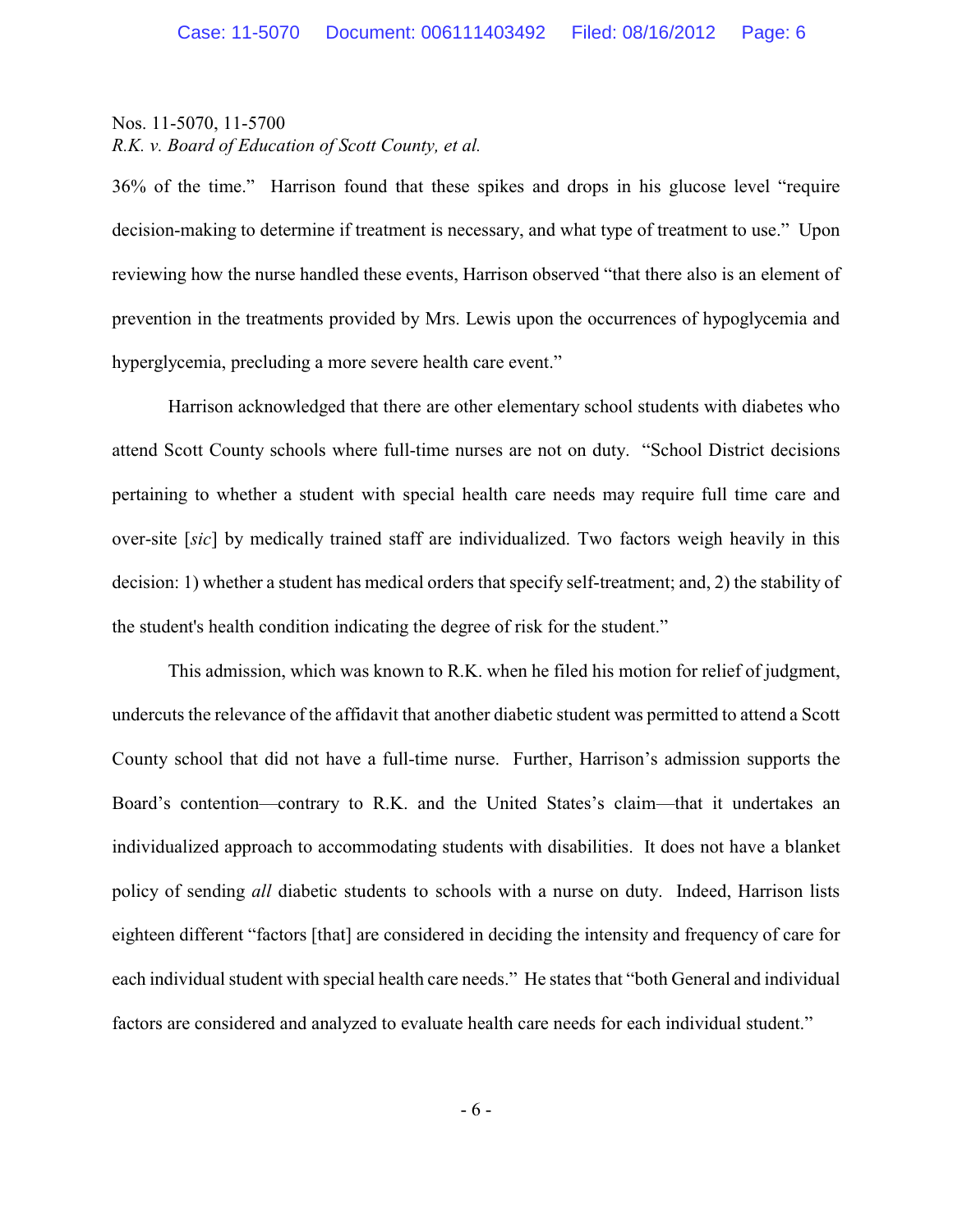It was Harrison's "professional opinion . . . that R.K.'s glucose readings are erratic and are best served by a school nurse to accommodate his health care needs, ensure his safety and well being, and minimize any detrimental effects on his learning." He made this decision in light of the fact that he had "been determined by his treating physician to be unable to give his own insulin injections, and requires assistance with all aspects of the management of his medical condition while at school, including with the operation of the insulin pump." Therefore, "as part of the School District's §504 Committee, [Harrison] recommended that R.K. remain at the school where he is attended throughout his day by an RN [at Anne Mason Elementary], to ensure a trained and licensed professional is monitoring and providing for his health care needs."

Harrison based this specific decision on five factors. First, "R.K.'s glucose levels were out of [the] acceptable range 48% of the time during school hours." Second, "R.K continues to receive subcutaneous injections of insulin." Third, "[i]t is the professional opinion of the Affiant, consistent with advisory opinions of the Kentucky Board of Nursing, that the administration of medication via any injectable route should not be delegated to unlicensed personnel unless for immediate intervention in a life threatening situation." Fourth, "[t]eachers, paraprofessionals, bus drivers and other educational personnel are not trained nor qualified in medical care." Fifth, Harrison "would not recommend the delegation of duties to these other school employees regarding administration of medication to R.K." Harrison does not mention who else participated on the  $\S$  504 Committee, nor does he explain how anyone else on the Committee reached a decision.

The district court did not once cite Harrison's affidavit, nor did R.K. acknowledge its existence other than to argue that Harrison should not have relied on advisory opinions of the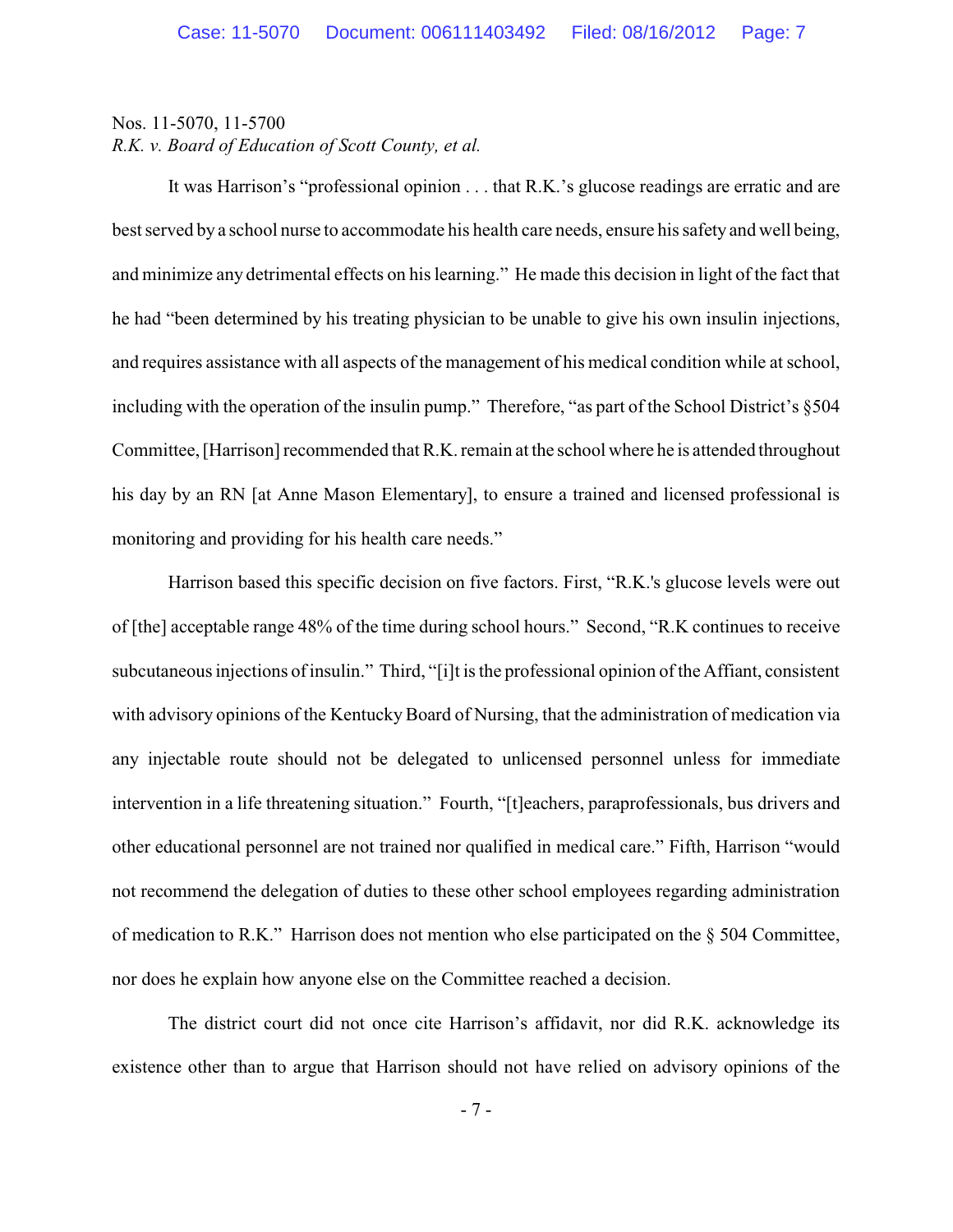Kentucky Board of Nursing. None of these facts were mentioned by the United States or the American Diabetes Association in their amicus briefs. This case seems somewhat schizophrenic—there is on one hand the actual case, and on the other, the case that R.K. and amici present for this court to resolve. We decline the latter invitation.

However, we do not think that the Harrison affidavit allows this court to affirm on alternate grounds. Harrison's analysis only focused on R.K.'s condition *after* Scott County knew he had the insulin pump, sometime between September and December of 2009. We can assume, but cannot know for certain, that the same factors were considered by the Board in its decision in August 2009 to assign R.K. to Anne Mason Elementary—that is, before R.K. filed suit in federal court. And it is this decision that is the subject of R.K.'s complaint, which was never amended. Such questions would be appropriate questions during a deposition of Harrison or others involved in the § 504 Committee after remand.

**2**

The other primary piece of evidence in the spotty record is an affidavit of J.K., R.K.'s father. J.K. stated that he informed the Board that R.K. had diabetes when he registered the child in March 2009. J.K. "received a call from Jan Sharp, Director of Child and Family Services for Scott County Board in April 2009," who told J.K. that "R.K. should attend Western Elementary or Anne Mason Elementary." J.K. informed Ms. Sharp that he wanted R.K. to attend Eastern Elementary. "After several calls and many meetings Scott County Board of Education told us that R.K. would only be able to attend Anne Mason Elementaryor Western Elementary." J.K. provided no information about what transpired at these meetings, where they occurred, whether they were  $\S$  504 meetings, or who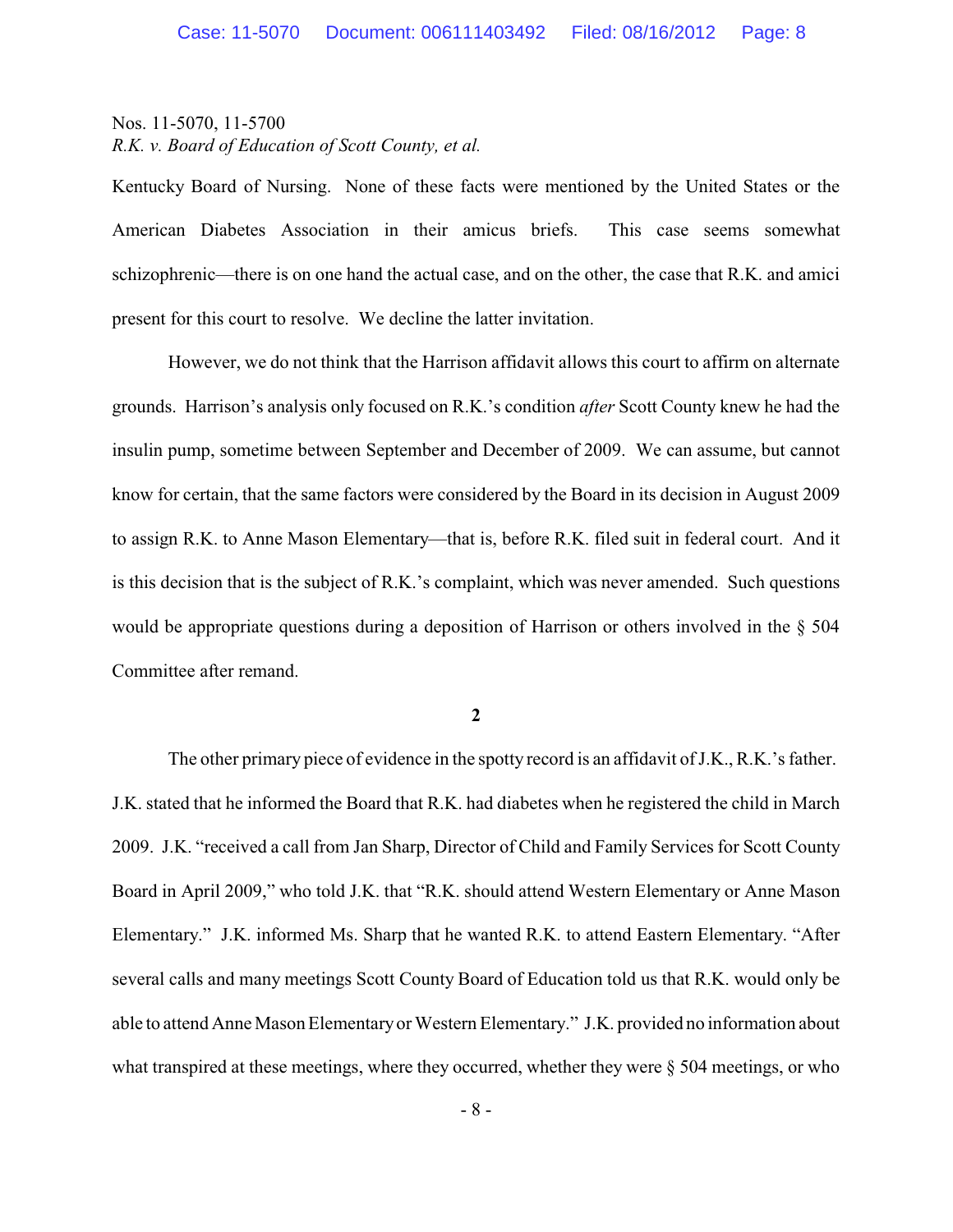attended these meetings. J.K. stated that "[a]t the beginning of the 2009-2010 school year my wife and I were informed that our son could not attend Eastern Elementary due to the fact there was not a school nurse assigned to Eastern Elementary. Due to the fact that my son may need insulin injections during the day Scott County Board of Education assigned him to Anne Mason Elementary School which had a school nurse." J.K. recounted that he was "told by Scott County Board of Education that the *only reason* our son was being assigned to Anne Mason was due to his diabetes." (emphasis added). J.K. stated that he was told that if "R.K. did not need injections he could be transferred to his neighborhood school Eastern Elementary."

On December 14, 2009, J.K. informed the "director of 504 compliance . . . that our [child]

was now using an insulin pump and would not need insulin injections during the day."<sup>4</sup> The Board

denied his transfer to Eastern Elementary, based on a letter dated January 5, 2010. The letter states:

The Scott County School District Review Team met December 17, 2009 to review your request that [R.K.], attend [the] home school, Eastern Elementary. The review team read and discussed the amended Section 504 Accommodation Plan and minutes taken during the December 14, 2009 meeting. The minutes $<sup>5</sup>$  reflect concerns noted</sup> by District nurses Rose Lewis and Tony Harrison in allowing untrained staff to be responsible for the implementation of the Accommodation Plan. Mr. Harrison stated there is a risk allowing an unlicensed medical person to carry out the plan. Further, Mrs. Lewis noted that although R.K. is not receiving an injection, the use of the insulin pump is infusion and she does not recommend delegating this responsibility to another person.

 $A$  Again, it seems that R.K. had the pump installed earlier, in September 2009. The record is unclear why J.K. would have waited this long to tell the Board—especially after he had filed suit in federal court.

 $5$ The minutes are not in the record.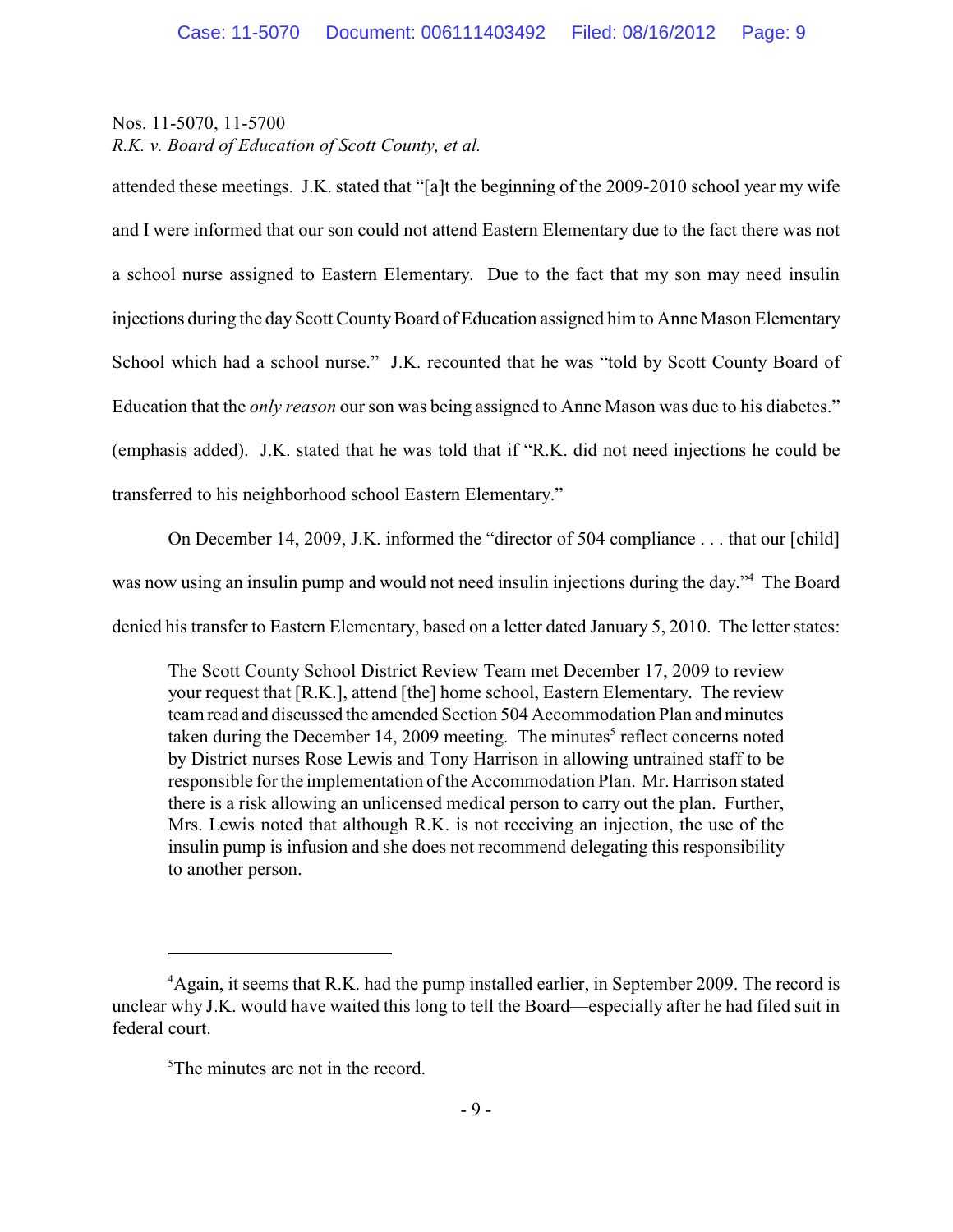The review team has considered all information and supports the opinions of Mr. Harrison and Mrs. Lewis. R.K. will continue to attend a Scott County School where a nurse is stationed full time. The team makes this decision putting the safety and well-being of R.K. first. The two schools that meet this requirement are Anne Mason ElementarySchool and Western ElementarySchool. Transportationwill be provided to either school.

The letter was signed by Superintendent Patricia Putty, Section 504 Coordinator Martin Hendrix, Director of Child and Family Services Jan Sharpe, Director of Elementary Curriculum Matthew Thompson, and District Nurse Tony Harrison. The letter is entirely consistent with Harrison's affidavit.

J.K. also talks about events that transpired after R.K.'s kindergarten year—that he attended a YMCA day camp where there was no nurse on duty, that he was denied a transfer during the following school year, that the school stated that R.K.'s attendance at Eastern Elementary "would expose Scott County to liability if  $[R,K]$  became ill or injured," and that  $R,K$ . attended a Taekwondo Academy that lacks a nurse. All of these events relate to facts that occurred after, and are unrelated to, the filing of the unamended complaint. The time frame of this appeal is limited to R.K.'s kindergarten year, the 2009–2010 school year. As the district court noted, all events subsequent to R.K.'s kindergarten year are beyond the scope of this case: "Defendants point out, and this Court agrees, that the Plaintiff has not requested leave to file a supplemental Complaint outlining any additional facts or allegations regarding the 2010- 2011 school year, and thus any facts occurring

<sup>&</sup>lt;sup>6</sup>The United States focuses a great deal on this statement. It is unclear where J.K. gleaned this fact. The January 5, 2010 letter references the "risk allowing an unlicensed medical person to carry out the plan," though we suspect that this "risk" refers to possible harm to R.K. rather than risk of tort liability. J.K. may have adopted the latter interpretation.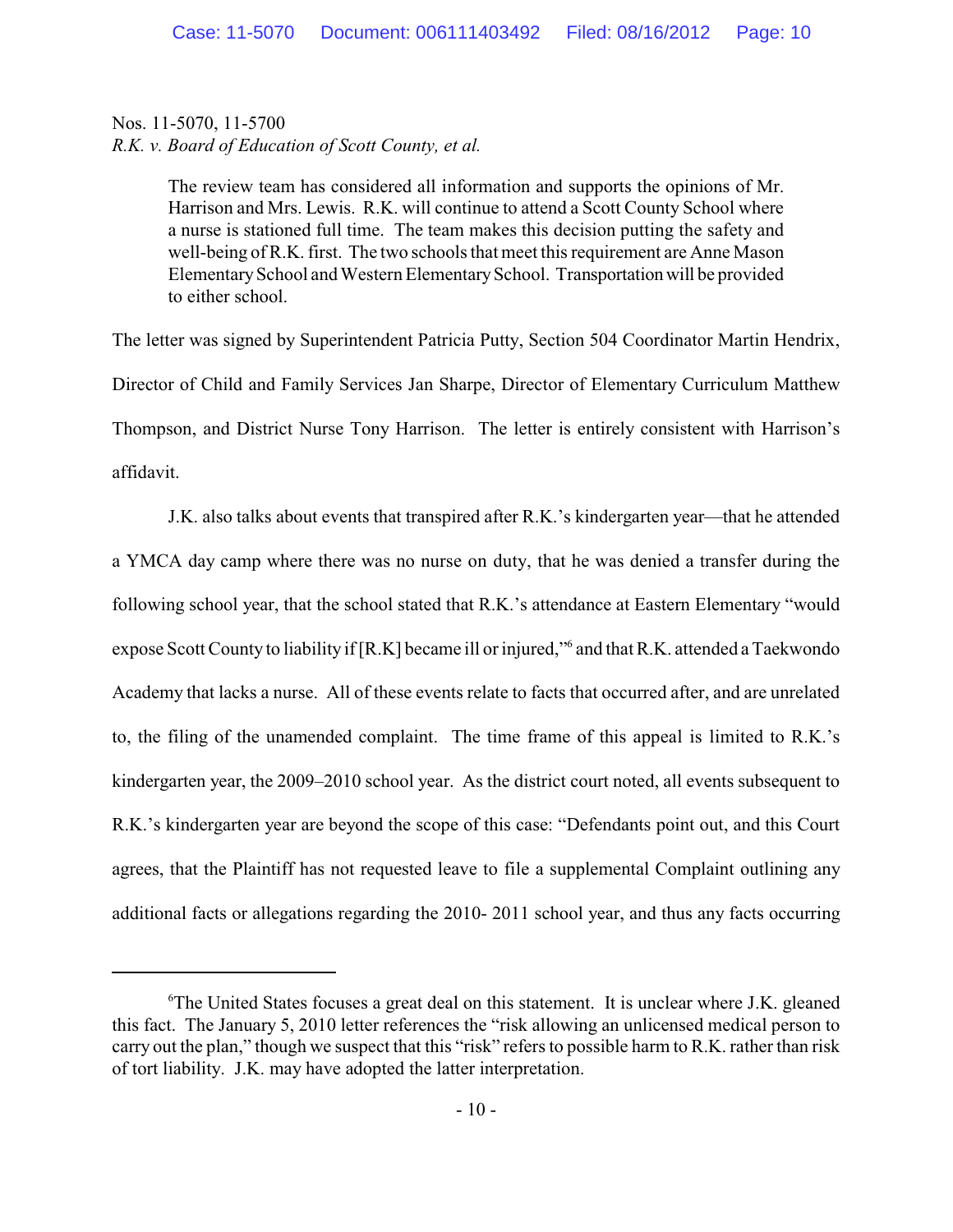after the 2009-2010 school year are not technically before the Court." *District Ct. Op.* at 2, n.1. A remand and an amended complaint would be necessary in order for the district court to consider any of these events in the first instance.

**3**

The final affidavit is from Leslie Scott, an Assistant Professor at the University of Kentucky College of Nursing. In this affidavit, she offers opinion testimony that "[i]t is not difficult nor time consuming to train a lay person to administer to a child's needs in the school setting." Further Scott stated that it was her "opinion that unlicensed school personnel properly trained can safely and accurately administer and/or monitor insulin in the school setting." The American Diabetes Association makes similar arguments in its amicus brief. Finally, Scott concludes that it "is my opinion that in the absence of a school nurse insulin and carbohydrate counting can be administered/performed bya trained non-licensed person safelyand effectivelyin the school setting." Scott was never qualified as an expert witness, nor was she involved in the decision to assign R.K. to Anne Mason Elementary. "Under Fed.R.Civ.P. 56(e), affidavits submitted in opposition to a summary judgment motion 'shall be made on personal knowledge, shall set forth such facts as would be admissible in evidence, and shall show affirmatively that the affiant is competent to testify to the matters stated therein.'" *Monks v. General Elec. Co.*, 919 F.2d 1189, 1192 (6th Cir. 1990). "Affidavits composed of hearsay and opinion evidence do not satisfy Rule 56(e) and must be disregarded." *State Mut. Life Assurance Co. v. Deer Creek Park*, 612 F.2d 259, 264 (6th Cir. 1979). Had this evidence been submitted as an expert report, it may have been probative, but as an affidavit, it is simply inadmissible opinion testimony.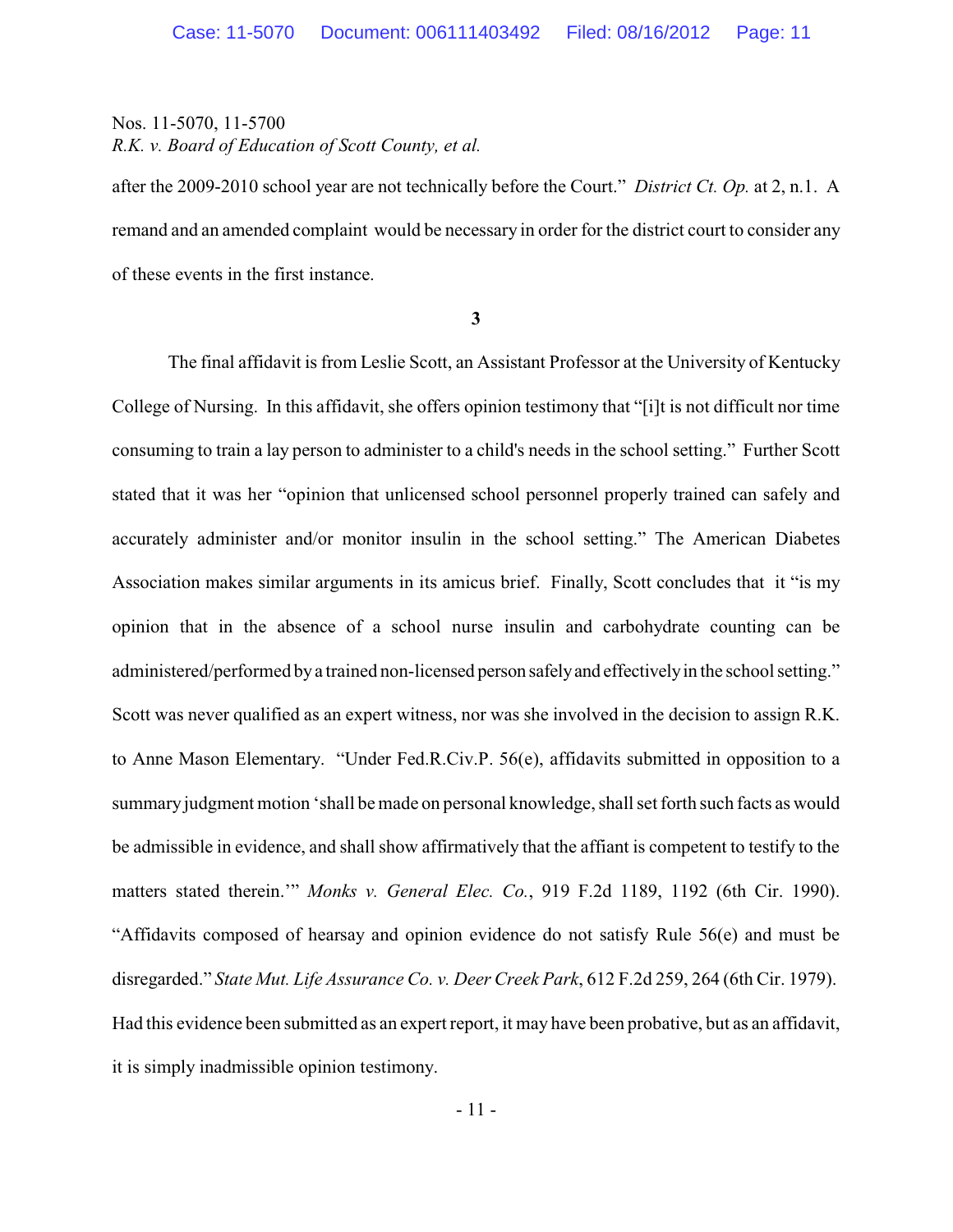**C**

There seems to be a conflict between the affidavit accounts of Harrison and J.K. Harrison attested, as confirmed by the letter, that an individualized assessment was made based on R.K.'s glucose levels and other factors specific to him. R.K.'s father disputes this conclusion and claims that no individualized assessment was made—the child was simply discriminated against based on the fact that he had diabetes.<sup>7</sup> Further, R.K.'s claim is undermined by the Board's position that it considered multiple factors when reassigning R.K. and not simply whether a nurse was available. Because there are no depositions in the record, there is no way to assess their accounts through the adversarial lens.

The factual record is too incomplete to assess, under the ADA and § 504, whether the decisions made by the Board—both during the summer of 2009 and during R.K.'s kindergarten year—constituted any form of discrimination There is a genuine issue of material fact in dispute as to whetherindividualized factors were considered by the Board in making these decisions. Summary judgment in favor of the Board was not appropriate.

## **II**

Judgment should be entered in favor of Patricia Putty. In the complaint, R.K. named Patricia Putty, Superintendent of the Board of Education of Scott County, Kentucky, as a defendant in her individual and official capacity. However, the complaint makes no allegations whatsoever to support

 $T$ The United States alludes to a claim that the Board had a blanket policy where all students with diabetes would be reassigned to schools with a nurse regardless of any individualized analysis. This claim does not seem to be supported by any admissible evidence.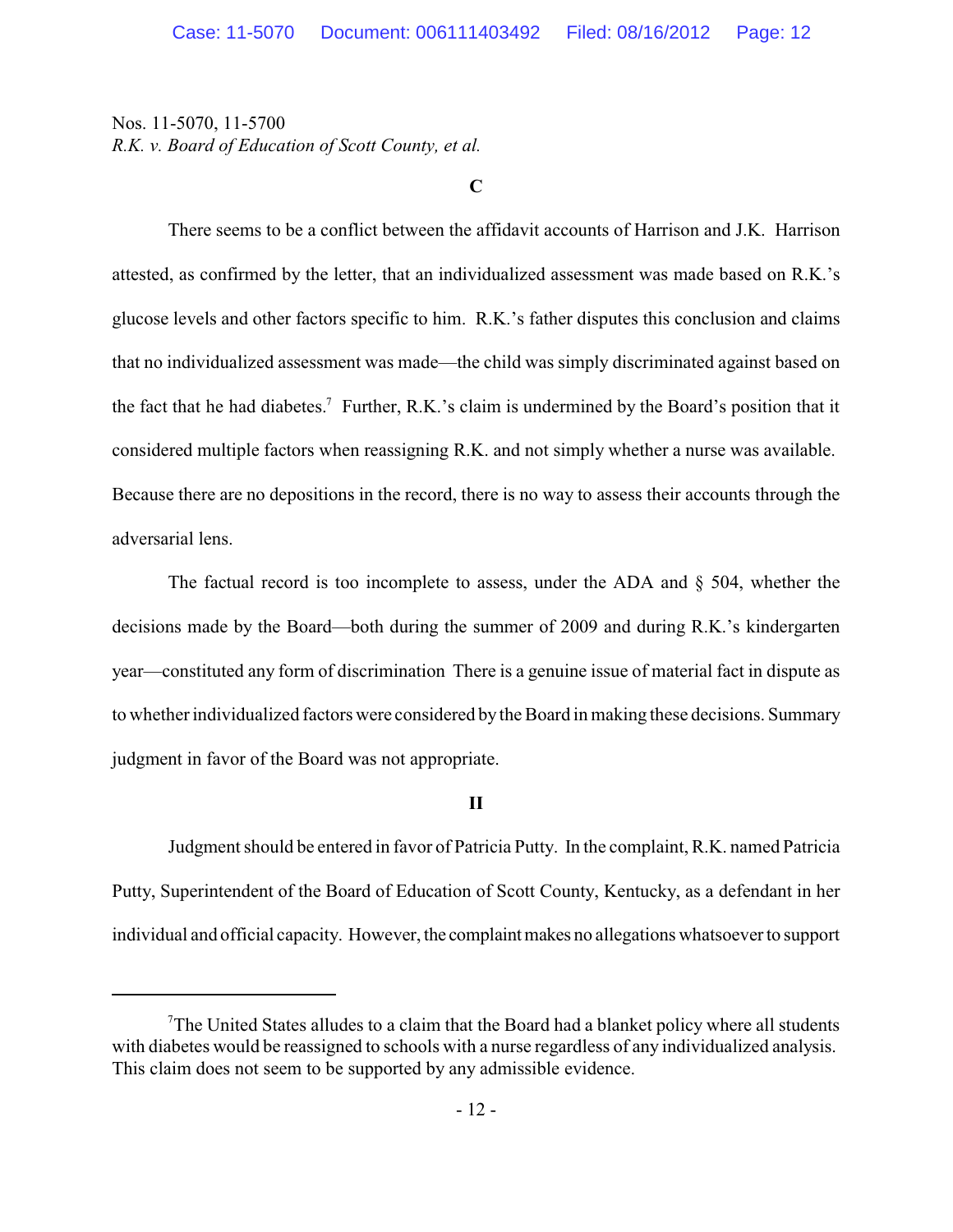any cause of action against her. Likewise, R.K.'s appellant brief contains no facts to support a cause of action against her—there is one mention of Putty having a conversation with R.K.'s parents, but there is no citation to the record. The January 5, 2010 letter to R.K.'s parents was signed by Putty. On appeal, R.K. argues in passing that Putty should not receive immunity in her individual capacity. Appellant Br. at 33. R.K. makes no argument on appeal with respect to Putty in her official capacity. R.K. has not asserted any legal claims supported by facts, either in the trial court or on appeal, against Putty. There is no need to reach the issue of whether Putty should have received immunity. Putty is entitled to judgment as a matter of law.

#### **III**

#### **A**

On remand, the parties should engage in discovery to assess precisely how the decision was made to assign R.K. to Anne Mason Elementary. The minutes of the December 14, 2009 meeting would seem to be particularly appropriate. Without such facts, resolution of the complicated, factintensive inquiries involved in an ADA or § 504 case would be impossible. Also, giving R.K. an opportunity to amend the complaint may clarify the scope of the issues before the court and allow an assessment of how R.K.'s ability to manage his diabetes has progressed. As it stands now, the events are limited to the kindergarten year. This fall, R.K. will likely be entering the third grade. A complete factual record would permit the district court to apply the correct legal standards.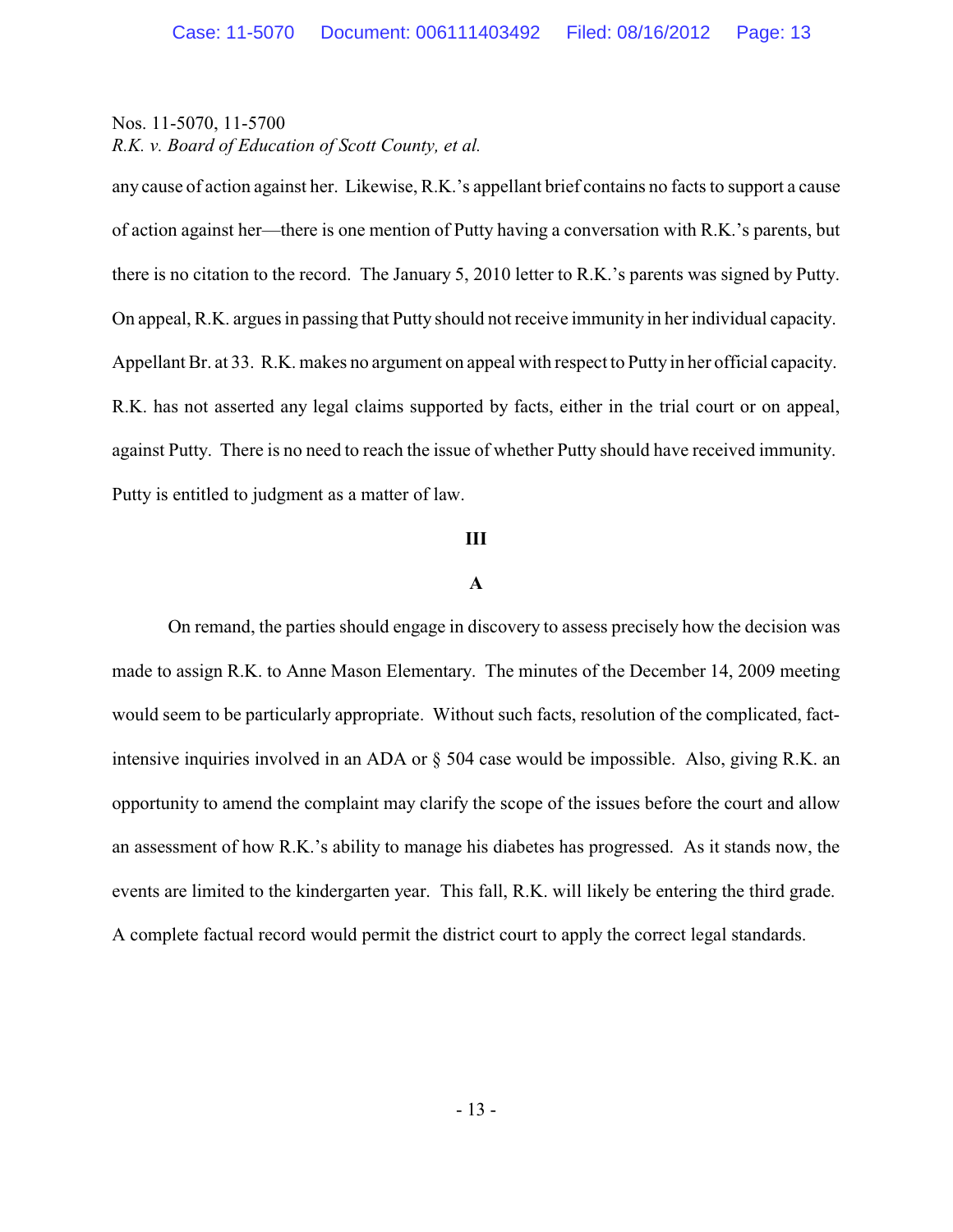**B**

As the United States and the National School Board Association point out in their helpful amicus briefs, the district court did not consider a wealth of law in this area and failed to apply the correct standards in analyzing whether the Board complied with  $\S$  504 of the Rehabilitation Act.<sup>8</sup>

Students with diabetes will generally be protected by § 504 of the Rehabilitation Act, which provides that "[n]o otherwise qualified individual with a disability . . . shall, solely by reason of her or his disability, be excluded from the participation in, be denied the benefits of, or be subjected to discrimination under any program or activity receiving Federal financial assistance." 29 U.S.C. § 794(a). The district court did not mention any of a number of § 504 regulations promulgated by the Department of Education. *See, e.g.*, 34 C.F.R. § 104.10(a) ("The obligation to comply with [those regulations] is not obviated or alleviated by the existence of any state or local law or other requirement that, on the basis of handicap, imposes prohibitions or limits upon the eligibility of qualified handicapped persons to receive services . . . ."); *id*. § 104.4(b)(iv) ("[Covered entities may not p]rovide different or separate aid, benefits, or services to handicapped persons or to any class of handicapped persons unless such action is necessary to provide qualified handicapped persons with aid, benefits, or services that are as effective as those provided to others."); *id*. § 104.33(a)(requiring that elementary schools provide a "free appropriate public education" (FAPE) to students with

 ${}^8$ The protections of Title II of the ADA can be greater than, but not less than, the protections afforded by § 504. Title II of the ADA "shall not be construed to apply a lesser standard than the standards applied under [Section 504] or the regulations issued by Federal agencies pursuant to that [statute]." 28 C.F.R. § 35.103(a); *see also* 42 U.S.C. § 12134(b). Therefore, satisfaction of the § 504 requirements will also satisfy the requirements of Title II of the ADA.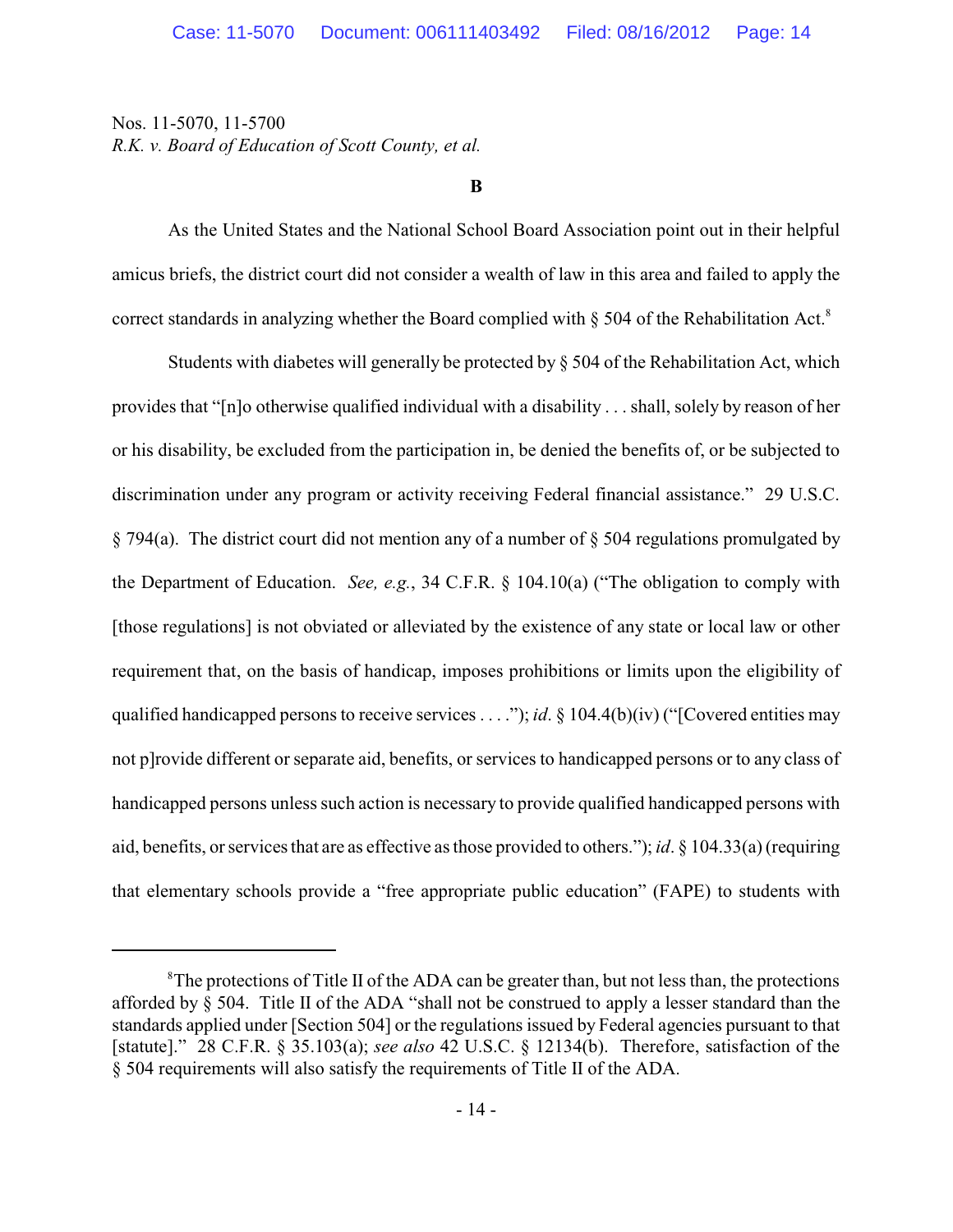disabilities "regardless of the nature or severity" of the students' disabilities).<sup>9</sup> Without considering these rules, the court failed to develop an appropriate factual record in light of any of these standards and the circumstances of the case.

A key regulation not addressed below is that the schools must conduct an individualized assessment of the student's needs before making a school placement decision. 34 C.F.R. § 104.35. Schools must consider a variety of information, including the student's "aptitude and achievement tests, teacher recommendations, physical condition, social or cultural background, and adaptive behavior." *Id*. § 104.35(c).

Based on the record, it is unclear if such an individualized assessment occurred when assigning R.K. to Anne Mason Elementary and denying a later transfer request. Harrison's affidavit suggests that, at least with respect to the denial of R.K.'s transfer request during the school year, the school may have considered many of these factors. J.K. argues that none of these factors were considered. Further, we know nothing about what factors went into the decision to initially assign R.K. to Anne Mason Elementary. The record is not sufficient to allow an assessment of whether the Board complied with these regulations.

## **C**

Finally, the United States raises an important issue with respect to whether the Supremacy Clause trumps possible concerns by the Board about avoiding tort liability under Kentucky law.

<sup>&</sup>lt;sup>9</sup> The district court mentioned the FAPE requirements in the context of the Individuals with Disabilities Education Act (IDEA), 20 U.S.C. § 1415, not in the context of the Rehabilitation Act. The IDEA was not at issue in this case.